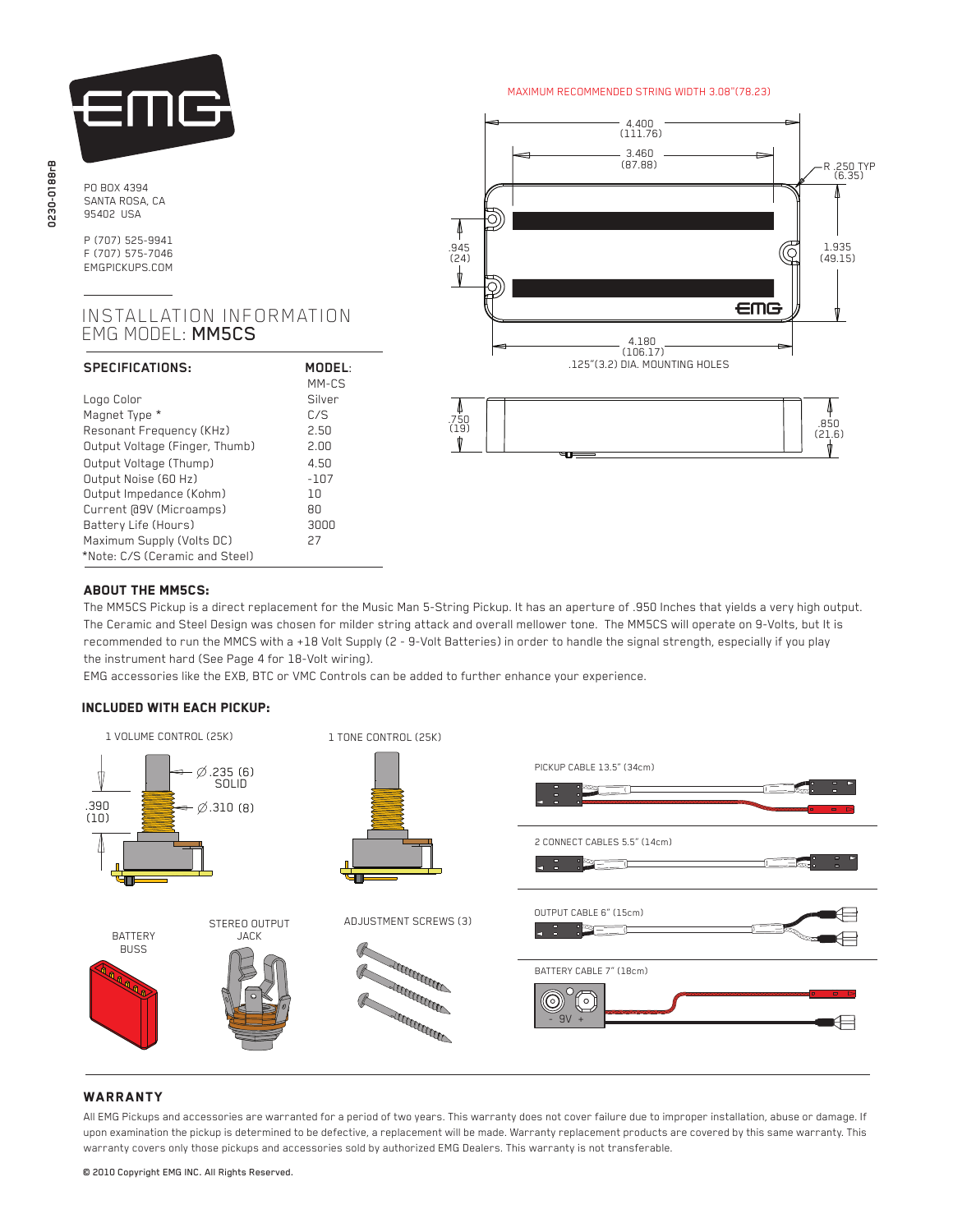## **Installation Instructions: EMG Model:** MM5CS

#### **General Notes:**

Every attempt has been made to make this a solderless installation.

- There are some instances where this is not possible;
- 1) If your instrument uses the long panel output jack and you had passive pickups you will need a new stereo output jack, the Switchcraft 152B is recommended. Soldering to the new jack will be required, see page 4.
- 2) Power Supply tips are on page 4. If your instrument has a battery holder, you are installing this pickup with an older EMG, or you want to supply your instrument with +18 Volts, see page 4 for tips to avoid soldering.
- If you are installing only one pickup use the instructions on this page.
- If you are installing two pickups go to page 3 and begin there.

1) Plug the pickup cable onto the EMG Pickup header as shown in Diagram #1 and route the cable to the control cavity. If the cable is too long, wind up the excess and keep it under the pickup if possible.

#### **Master Volume control only**

2) Refer to Diagram #2. Plug both the Pickup cable and the output cable onto the Volume control as shown, then go to step 4.

#### **Master Volume and Tone control**

- 3) Refer to Diagram #3. Plug the Pickup cable onto the Volume control as shown. Plug a coax cable from the Volume control to the Tone control. Plug the output cable onto the tone control as shown.
- 4) Connect the wires of the output cable to the output jack by pushing the connectors on as shown. WHITE wire to the TIP (T) contact, BLACK wire to the SLEEVE (S) contact BLACK Battery Negative wire to the RING (R) contact.
- 5) Using the battery buss, insert the RED wire of the pickup, and the battery RED wire. Extra pins can be used for EMG Accessories.
- 6) Put the battery in the insulating foam piece provided and place it securely in the control cavity. We suggest that you plug in the instrument and test it before closing the control cavity.

\*\*\*\*Tips and Tricks\*\*\*\* Start your installation by:

- 1) Determine which type output jack your instrument has. A Stereo 12B type is Included, but if you have a long panel jack
- a SwitchCraft 152B Long Panel Jack will be required. 2) Remove the strings, remove any existing Pickups and controls (remember the order and function of each control)
- 3) Determine a good spot for the Pickup Buss and make sure the cable or wires from the selection switch will reach the Pickup Buss,
- 4) Install the EMG Volume and Tone Controls and tighten them in. 5) Then install the pickups keeping any excess cable under the pickup
- rather than in the control cavity. 6) IMPORTANT: EMG Active pickups do not require a string ground wire!
- Installation (One Pickup Guitars): **Installation (One Pickup Guitars)**:

 $\Rightarrow$ 

**Diagram #1** Insert the plug onto the 3 pin header of the pickup as shown above. Note the orientation arrow.

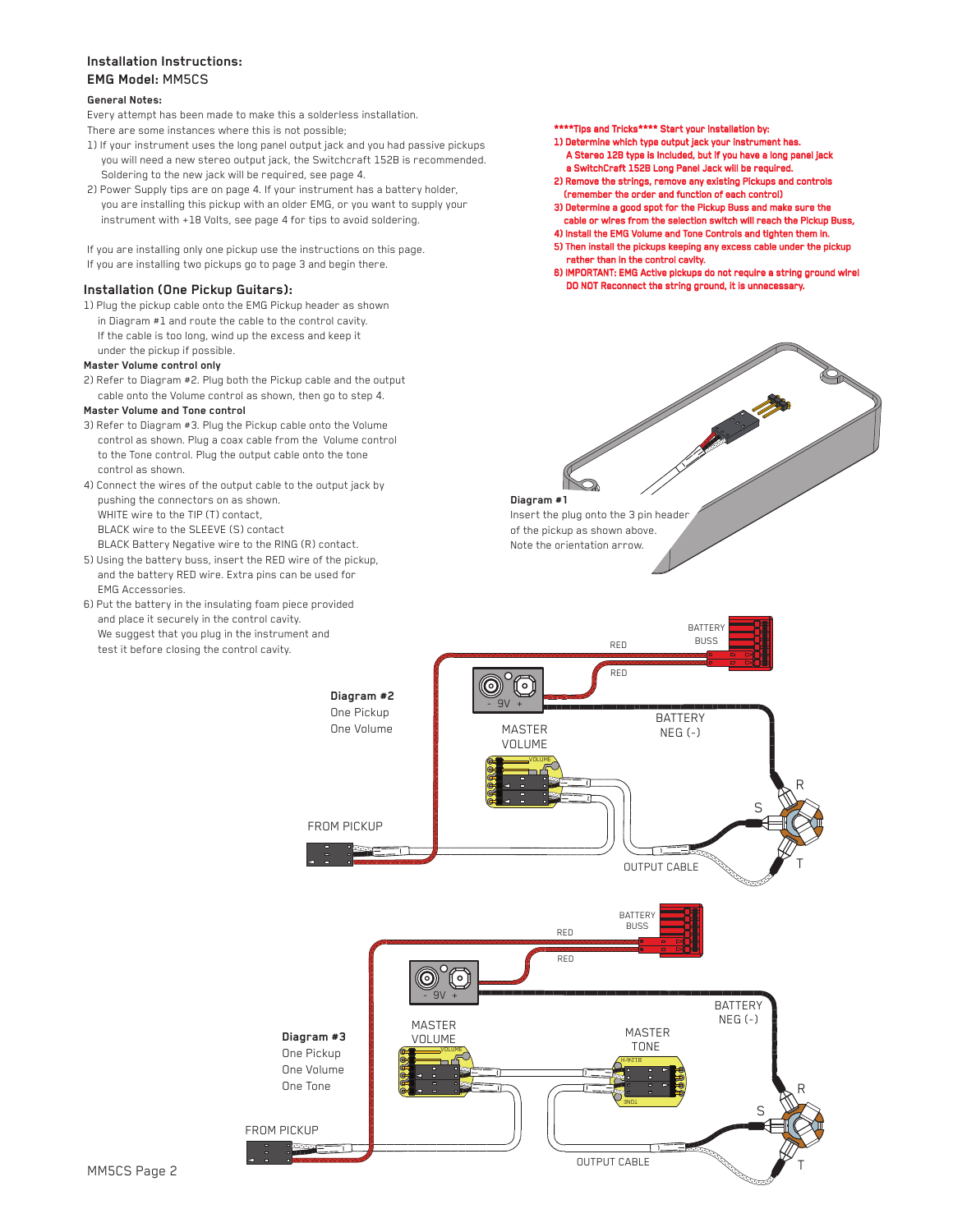# **Installation Instructions: EMG Model:** MM5CS

## **2 Pickups, 2 Volume controls and Master Tone, no selection switch J-Bass Style wiring**

#### **Refer to Diagram #4**

- 1) Install the Pickups and route the Pickup cables to the control cavity. If the cables are too long, keep any excess under the pickup.
- 2) Mount the Volume and Tone controls into the body / pickguard. Plug the Neck Pickup Cable onto the Neck Volume control. Plug the Bridge Pickup Cable onto the Bridge Volume control.
- 3) Plug a coax cable from the Neck Volume control to the Bridge Volume Control.
- 4) Plug a coax cable from the Bridge Volume control the Master Tone control.
- 5) Plug the output cable onto the Master Tone control and connect the output wires to the output jack by pushing the connectors on as shown.
- WHITE wire onto the TIP (T) contact,
- BLACK wire onto the SLEEVE (S) contact
- BLACK Battery Negative wire onto the RING (R) contact.
- 6) Plug the RED Wires of the pickups onto the V+ Supply Buss (RED Shroud) along with the RED of the battery clip.
- Extra pins on the V+ Supply Buss are for EMG Accessories.
- 7) Put the battery in the insulating foam piece provided and place it securely in the control cavity.
- We suggest that you plug in the instrument and test it before closing the



Bandara

B122rH

#### **Diagram #5 B125 Active Balance Control Active Tone / Master Volume**

This installation can be used for instruments with 3 control positions like the diagram above, but use a Balance control instead of 2 Volume controls. The Active Tone Control shown in this diagram can be replaced with the EMG-EXB Expander, or the EMG-BTC Control (Active Bass and Treble EQ).

- 9V +

o)

B118 ACTIVE BALANCE CONTROL

RED

RED



 ACTIVE TONE (VLPF)

> **BOTTOM**  VIEW T

R

S



RED WIRES FROM PICKUPS

EMG Active Neck Pickup (Upper 3 pin header)

EMG Active Bridge Pickup (Lower 3 pin header)